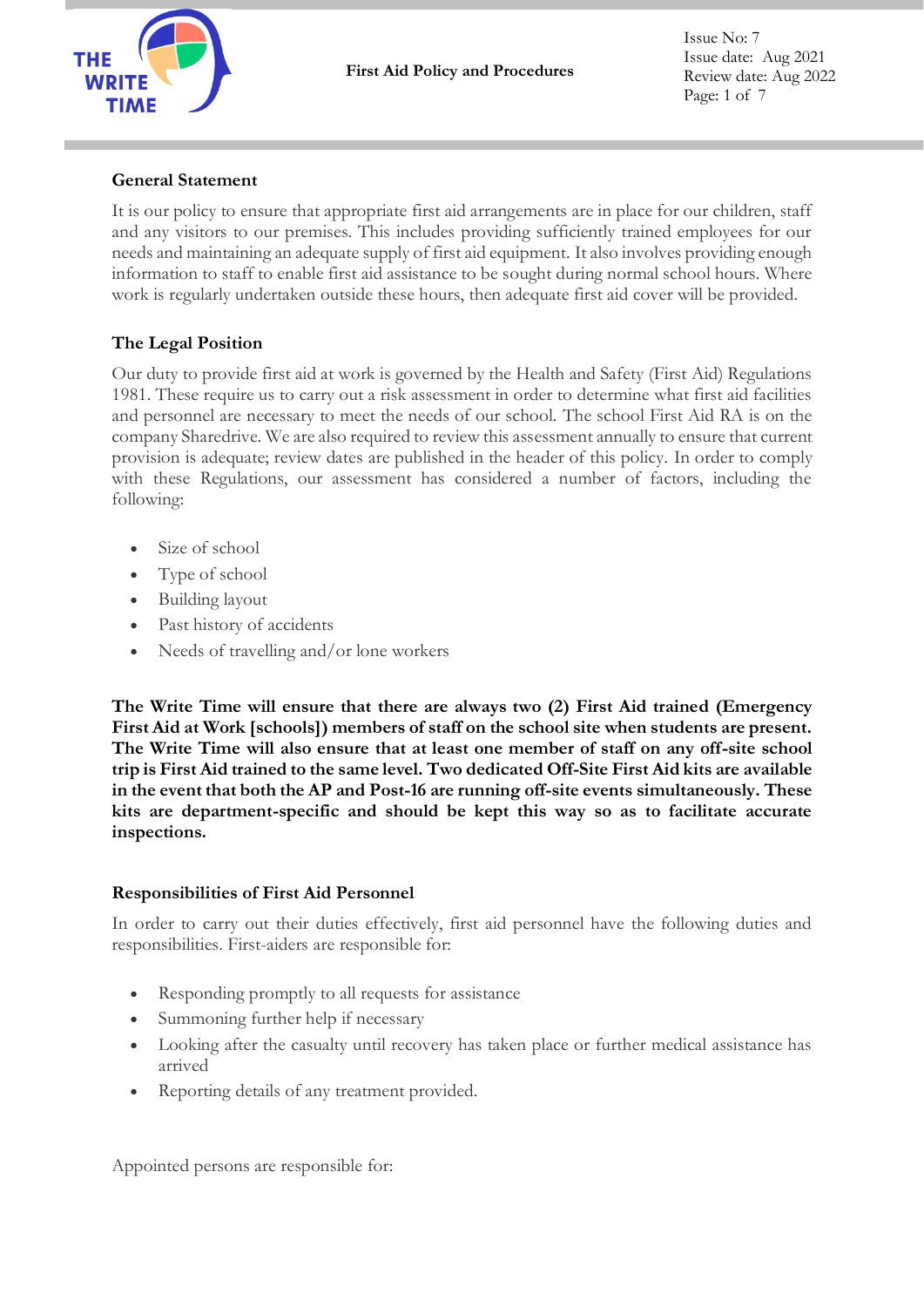

- In the absence of a first-aider, taking charge when a person has been injured or falls ill
- Calling an ambulance where necessary

## **Procedures**

The following are general first-aid related procedures to be followed by all staff:

- If you are aware that anyone on the school premise has been taken ill, or has had an accident, call another member of staff for assistance.
- Assess the patient's condition and then call 999 or 112 for advice if necessary.
- Once the situation has been dealt with/resolved, it is essential that an Accident Report is completed by the member of staff that was leading on the situation as soon as possible to maximise accuracy of reporting. Accident Reports are located on schoolpod, and instructions for how to log an accident are listed at the end of this policy (appendix A). Only in the event of schoolpod being unusable/ unavailable should a hard copy version be made. In this event, a copy should be transferred over to schoolpod as soon as is possible.

Procedures for each accident/event that requires a First Aider will be assessed on a case-by-case basis. First Aiders have been trained for various scenarios in accordance with national legislation. As examples, these first aid incidents could involve blood loss, insect bites/stings, concussion, sprains and strains, etc.

- If you need to access a first aid kit for personal use, do not remove it from its designated place.
- Any loss or damage to first aid equipment must be reported to Sam Murray.
- If a first aid kit is poorly stocked, this should be reported to Sam Murray.
- All staff on visits out of school are expected to carry a first aid kit with them at all times. They are responsible for informing Sam Murray when it is poorly stocked.

# **Dealing with Visitors**

It is our policy to offer first aid assistance to visitors on our premises. Should a visitor feel unwell or have an accident, then the employee supervising their visit should call for a first aider/appointed person. If the visitor has had an accident, the employee supervising their visit is responsible for ensuring that an entry is made in Accident Reports on schoolpod.

## **Children with Medical Needs**

A list of children who may need epipens, inhalers, or who have diabetes etc. will be kept in the student's medical file. The most up-to-date student medical requirement data can be printed from the school MIS (schoolpod) before off-site trips etc., by going to Reports/ Student/ Medical Details/. The location of each child's epipen or inhaler will be kept in the medical file when they are on site and with the first aider offsite.

If any medication is to be administered while on school premises (on a temporary or regular basis), full details of such a request must be provided by the child's parent/ carer with a copy of the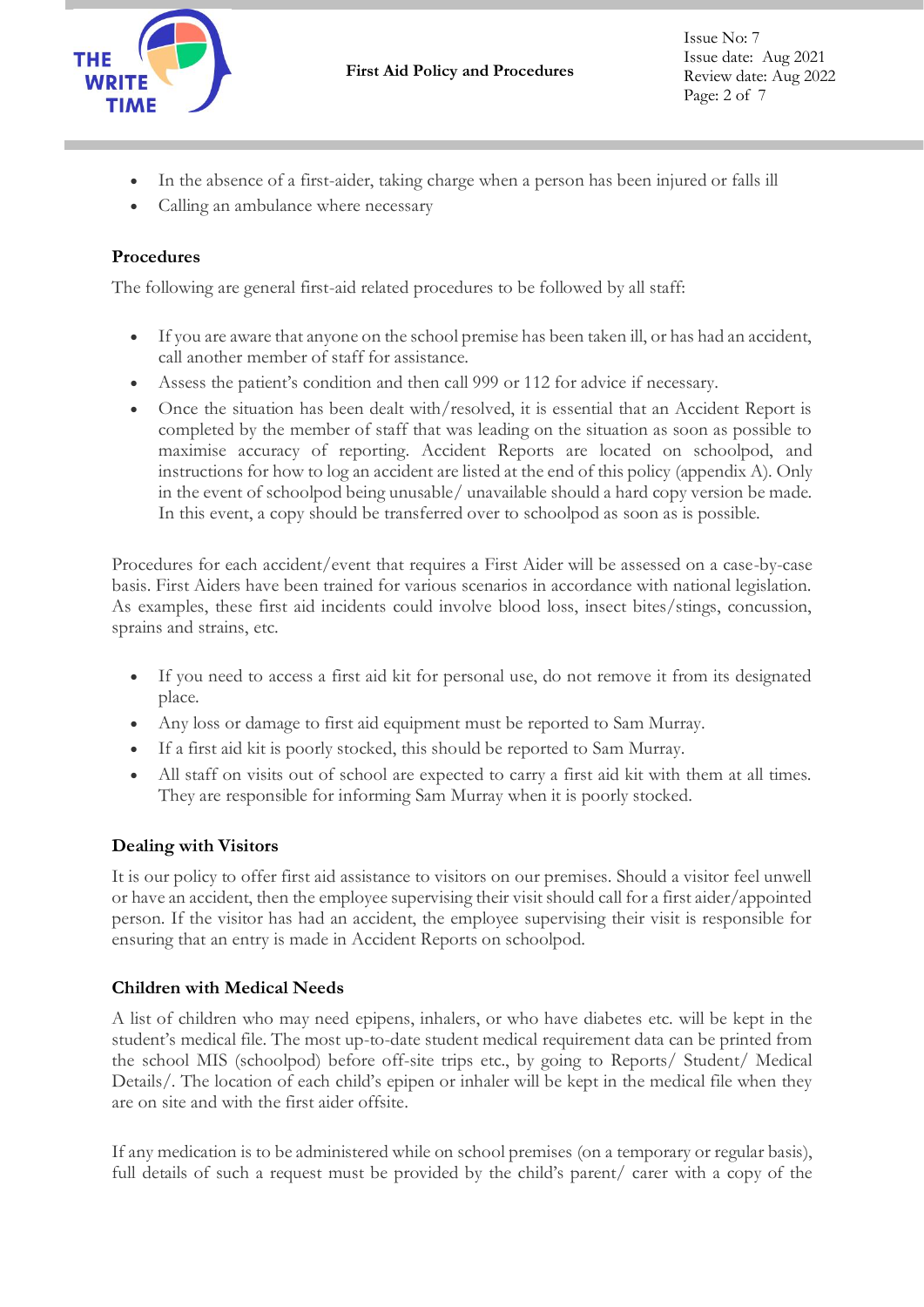

associated prescription. Upon receipt of this request (and the associated medication and paperwork) it is of paramount importance that exact records are kept of when (and by who) medication has been administered. In every instance, the 'TWT Medicine Administration' form (Appendix B) must be completed fully, and with all checks carried out. The 'live' version of this form will be stored in the Student Medicine box in the administration office, and a template of this is attached to this policy for development purposes.

Only TWT Managers are permitted to administer medication that is stored in the Student Medication box, unless an off-site visit requires the trip's designated lead to hold (and take responsibility) for administration.

## **Staff Training**

All staff undertaking first aid duties will be given full training in accordance with current legal requirements.

### **Information for Employees**

We acknowledge that first aid arrangements will only operate efficiently where they are understood, both by employees and others who may be working on our premises. These include part-time and temporary staff. For this reason, information on how to summon first aid is provided for all new staff. Information on the current first-aider/appointed person will be provided on staff notice boards.

First Aid boxes can be found in the following areas: Reception, Kitchen and Medical room. All First Aid boxes comply with BSi and SJA recommendations of BS-8599-1 when fully stocked. 2 x Off-Site visit First Aid kits are also available, and conform to the same BSi.

Contents of all First Aid boxes are to be checked on a regular basis by Sam Murray, and evidenced by the completion of a schoolpod Health and Safety Inspection Log.

Contents List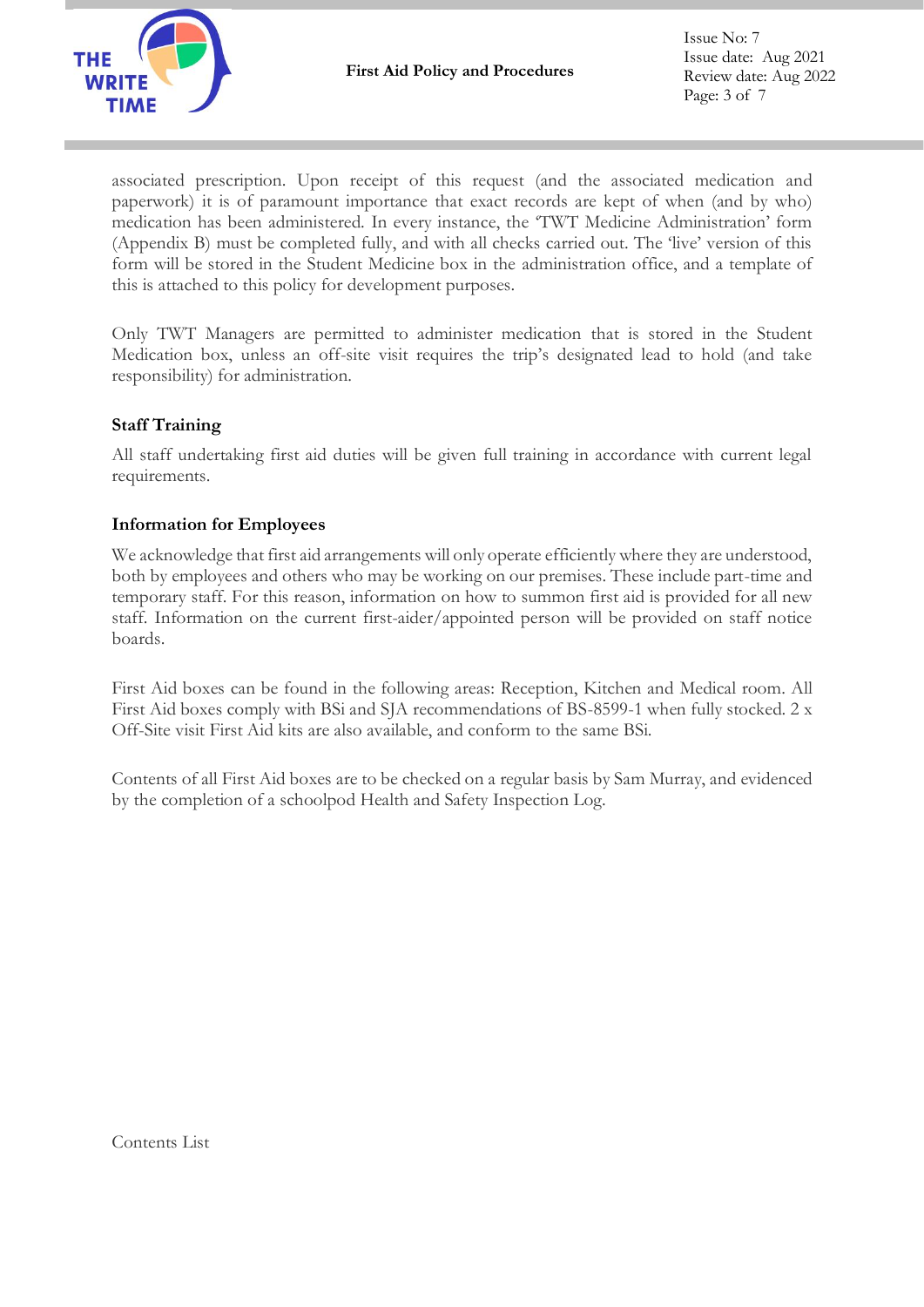

| Contents                | Small          | Medium         | Large            | Travel         |
|-------------------------|----------------|----------------|------------------|----------------|
| F/A guidance leaflet    | 1              | 1              | 1                | 1              |
| Medium sterile dressing | $\overline{4}$ | 6              | 8                | 1              |
| Large sterile dressing  | $\mathbf{1}$   | $\overline{2}$ | $\overline{2}$   | 1              |
| Triangular dressing     | $\overline{2}$ | 3              | 4                | $\overline{2}$ |
| Safety pins             | 12             | 12             | 24               | 12             |
| Eye dressing            | $\overline{2}$ | 3              | $\overline{4}$   | 1              |
| Adhesive dressings      | 40             | 60             | 100              | 20             |
| Sterile wet wipe        | 20             | 30             | 40               | 4              |
| Microporous tape        | 1              | $\mathbf{1}$   | $\mathbf{1}$     | 1              |
| Nitrile gloves - pair   | 6              | 9              | 12               | 1              |
| Face shield             | 1              | $\overline{2}$ | 3                | 1              |
| Foil blanket            | 1              | 2              | 3                | 1              |
| Burn dressing 10 x 10cm | $\mathbf{1}$   | $\overline{2}$ | $\overline{2}$   | 1              |
| Clothing shears         | $\mathbf{1}$   | 1              | 1                | $\mathbf{1}$   |
| Conforming bandage      | $\mathbf{1}$   | $\overline{2}$ | $\overline{2}$   | 1              |
| Finger dressing         | $\overline{2}$ | 3              | 4                | $\theta$       |
| Sterile eyewash 250ml   | $\overline{0}$ | $\overline{0}$ | $\left( \right)$ |                |

Appendix B

TWT Medicine Administration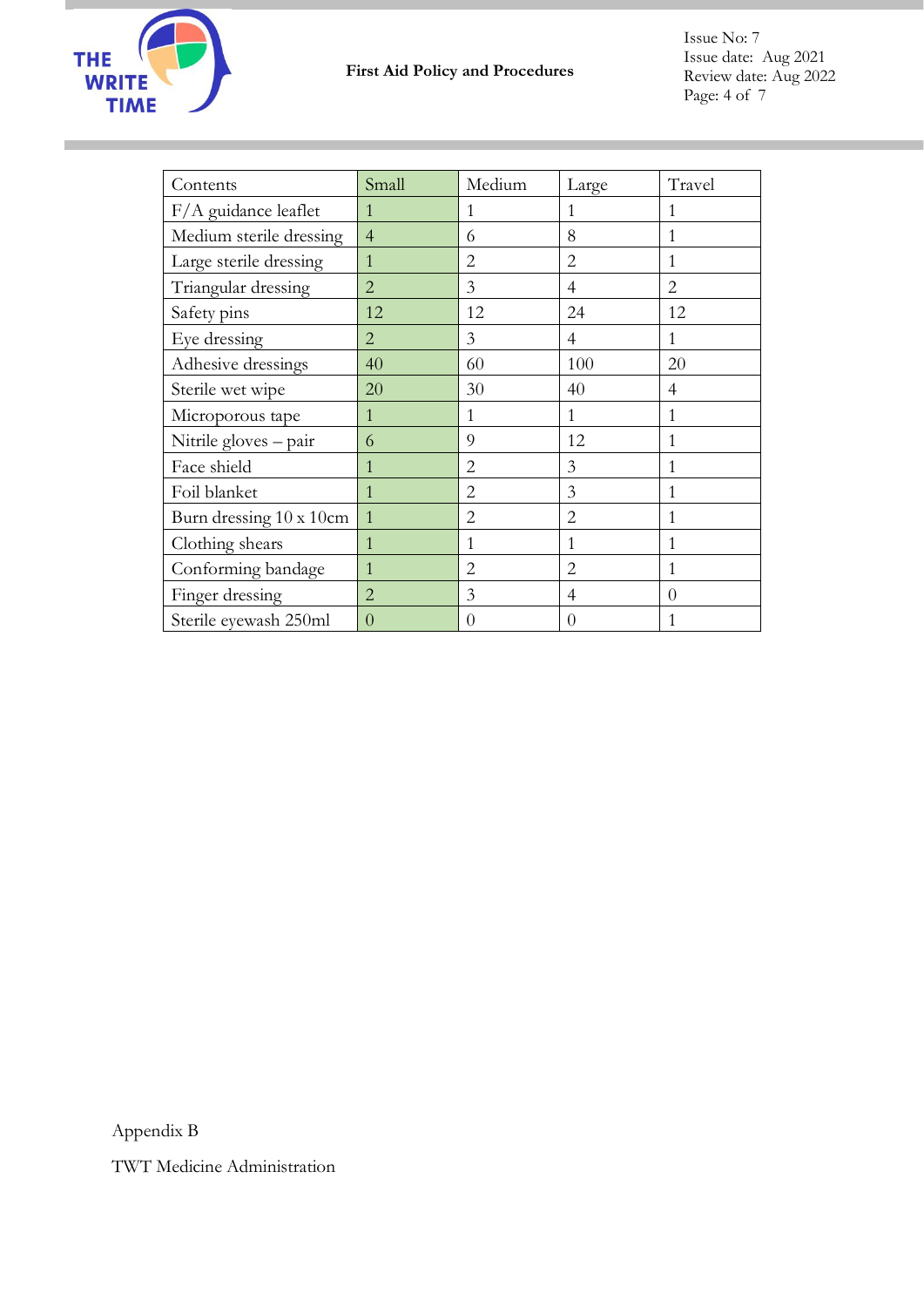

Ì.

Issue No: 7 Issue date: Aug 2021 Review date: Aug 2022 Page: 5 of 7

|                 |                                          |      |                          | Tick when checked |              |                                      |                                                            |                 |
|-----------------|------------------------------------------|------|--------------------------|-------------------|--------------|--------------------------------------|------------------------------------------------------------|-----------------|
| Student<br>Name | Date<br>${\rm (day/}$<br>month/<br>year) | Time | Name<br>of<br>Medication | Right<br>Child    | Right<br>Med | Right<br>time<br>$\quad$ for<br>dose | $\hbox{No}$<br>double-up<br>on dose<br>$(\log$<br>checked) | Staff signature |
|                 |                                          |      |                          |                   |              |                                      |                                                            |                 |
|                 |                                          |      |                          |                   |              |                                      |                                                            |                 |
|                 |                                          |      |                          |                   |              |                                      |                                                            |                 |
|                 |                                          |      |                          |                   |              |                                      |                                                            |                 |
|                 |                                          |      |                          |                   |              |                                      |                                                            |                 |
|                 |                                          |      |                          |                   |              |                                      |                                                            |                 |
|                 |                                          |      |                          |                   |              |                                      |                                                            |                 |
|                 |                                          |      |                          |                   |              |                                      |                                                            |                 |
|                 |                                          |      |                          |                   |              |                                      |                                                            |                 |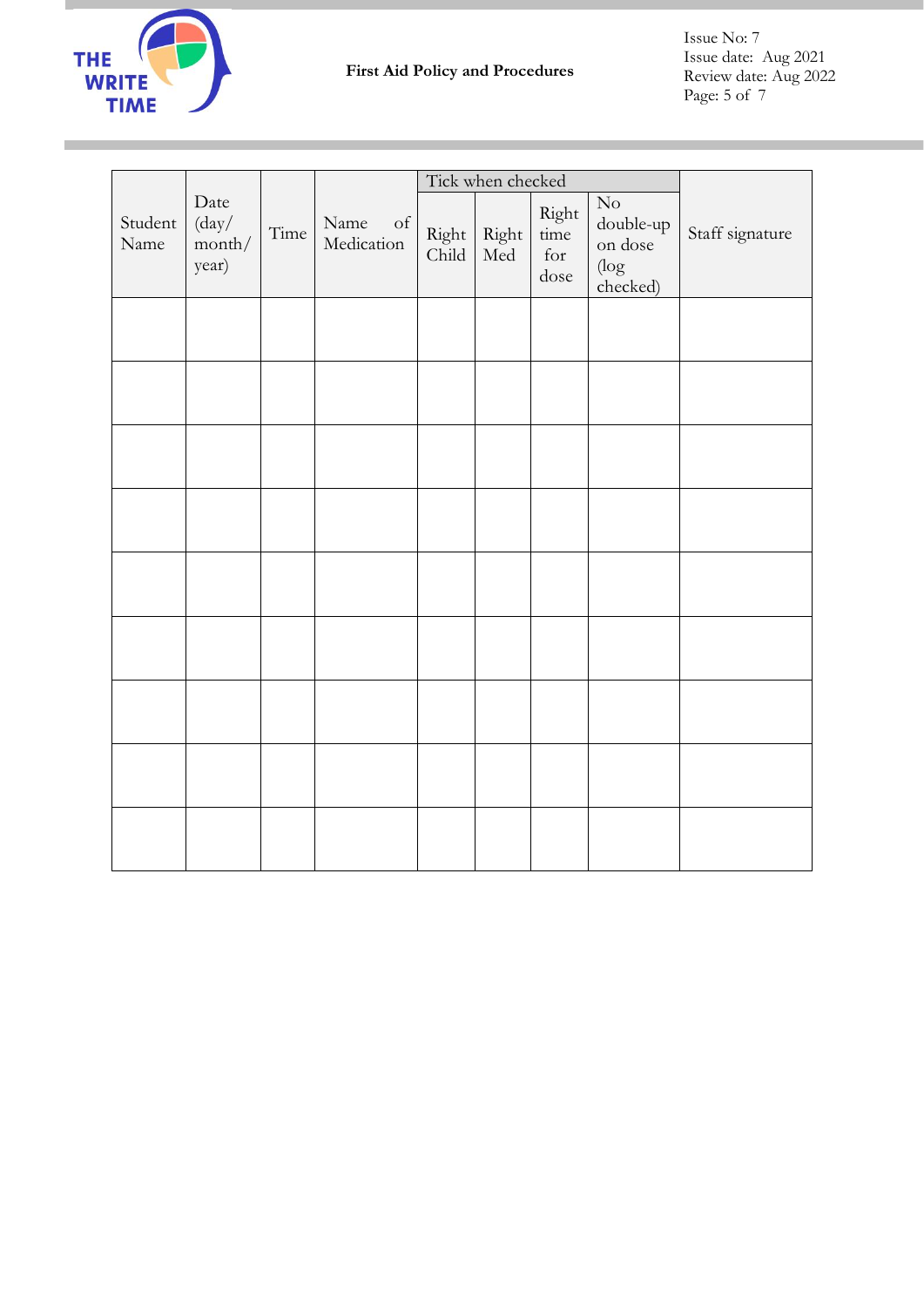

# How to Log a Health and Safety Concern

1. Log in to Schoolpod, and scroll along the top level menu:



until you get to 'Health &Safety Incident Log':

| <b>News: Joining Forces - An exciting announcement</b> |                                                        |           |  |  |
|--------------------------------------------------------|--------------------------------------------------------|-----------|--|--|
| <b>Staff Policies</b>                                  | <b>Health &amp; Safety Inspection Log Incident Log</b> |           |  |  |
| Search                                                 |                                                        |           |  |  |
| Please Select a Student                                | Open                                                   | <b>No</b> |  |  |
|                                                        |                                                        |           |  |  |

(Please note that you will not have the Inspection Log as is visible on my login....or at least you shouldn't....)

2. Select 'Incident Log'